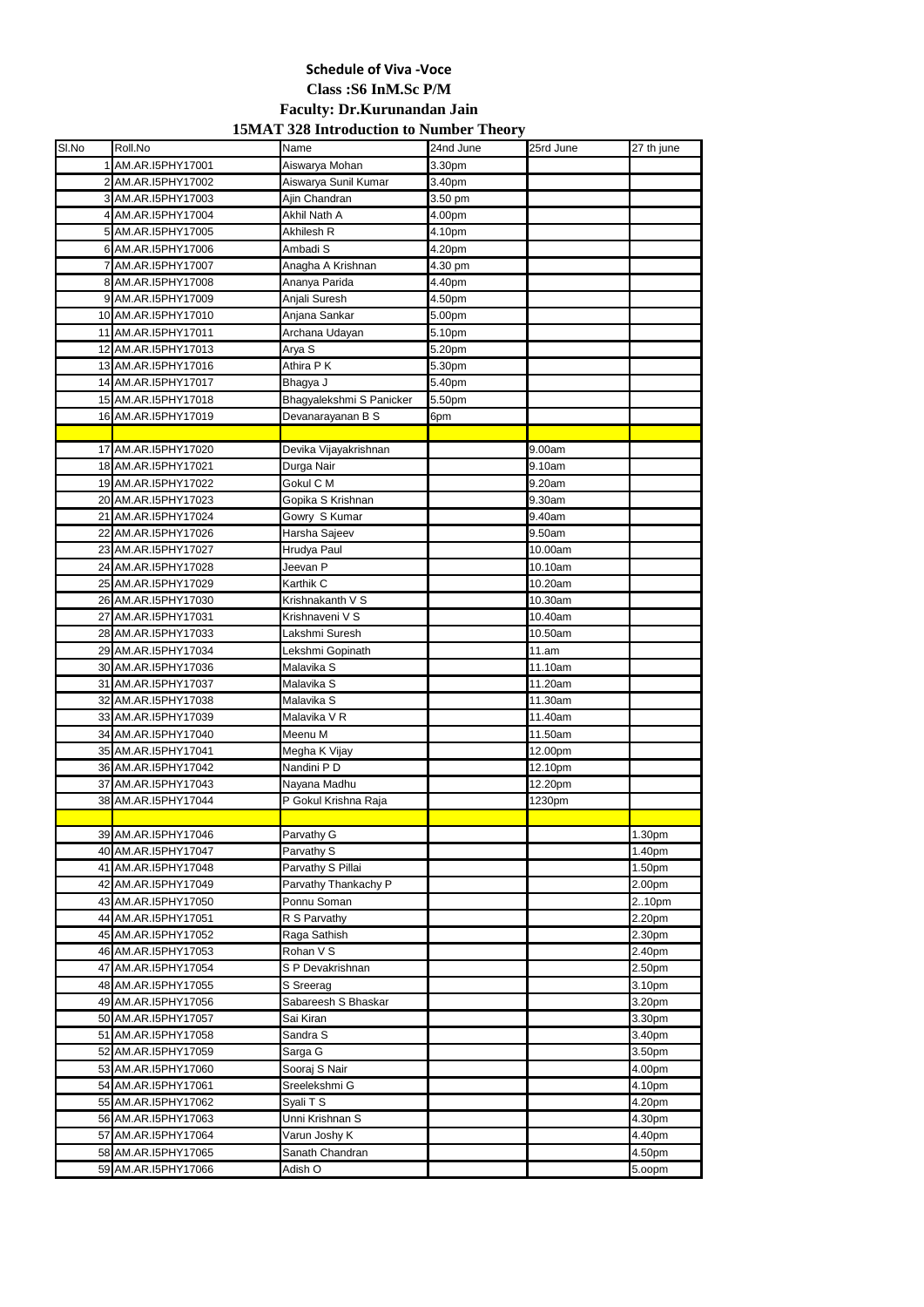| <b>SI</b> | <b>RollNo</b>       | <b>Name</b>              | 26 th June           |
|-----------|---------------------|--------------------------|----------------------|
|           | 1 AM.AR.I5PHY17005  | <b>Akhilesh R</b>        | $3.30 - 3.40 p.m$    |
|           | 2 AM.AR.I5PHY17007  | Anagha A Krishnan        | $3.45 - 3.55 p.m$    |
|           | 3 AM.AR.I5PHY17008  | Ananya Parida            | $-4.10 p.m$<br>400   |
|           | 4 AM.AR.I5PHY17010  | Anjana Sankar            | $-4.25 p.m$<br>4,15  |
|           | 5 AM.AR.I5PHY17018  | Bhagyalekshmi S Panicker | $-4.40 p.m$<br>4.30  |
|           | 6 AM.AR.I5PHY17020  | Devika Vijayakrishnan    | $-5.10 p.m$<br>5.00  |
|           | 7 AM.AR.I5PHY17021  | Durga Nair               | $-5.25 p.m$<br>5.15  |
|           | 8 AM.AR.I5PHY17031  | Krishnaveni V S          | $-5.40 p.m$<br>5.30  |
|           | 9 AM.AR.I5PHY17047  | Parvathy S               | 5.50<br>6.00 p.m     |
|           | 10 AM.AR.I5PHY17048 | Parvathy S Pillai        | $-6.20 p.m$<br>6.10  |
|           | 11 AM.AR.I5PHY17049 | Parvathy Thankachy P     | $-6.35 p. m$<br>6.25 |
|           | 12 AM.AR.I5PHY17052 | Raga Sathish             | 6.45 p.m<br>6.35     |
|           | 13 AM.AR.I5PHY17058 | Sandra S                 | 7.00 p.m<br>6.50     |

## Staff .Sreelatha.K.S 15MAT340 INTEGRAL TRANSFORMS AND FOURIER SERIES Schedule of Viva-Voce Class;S6 Int M.Sc P/M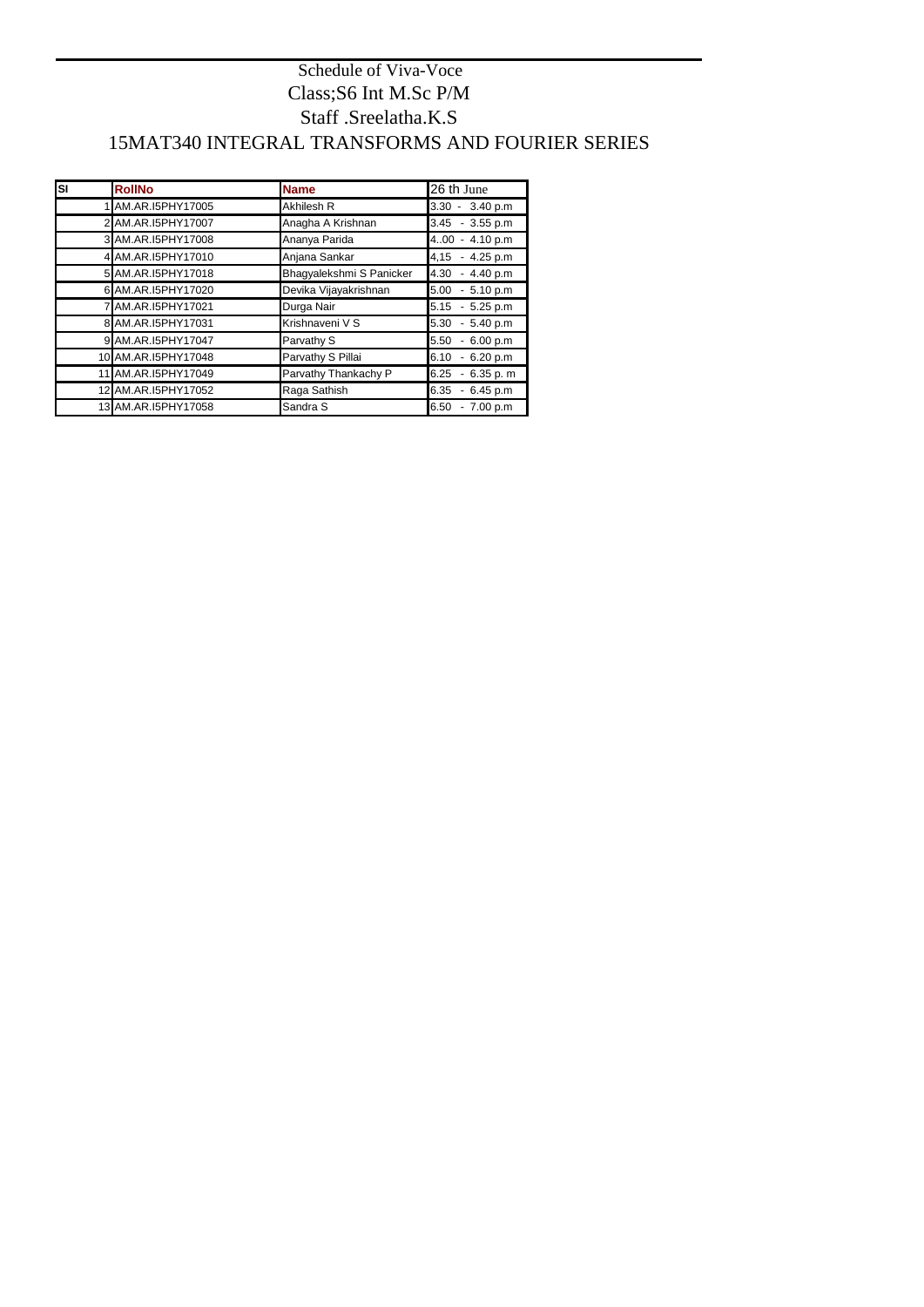| <b>Naren BabuO V</b><br>$Staff(s)$ ; |                                       |           |             |                           |
|--------------------------------------|---------------------------------------|-----------|-------------|---------------------------|
| <b>RollNo</b>                        | <b>Name</b>                           | Viva date | Time        | No. of<br><b>Studnets</b> |
| AM.AR.I5PHY17066                     | Adish O                               | 22-06-20  | 3.40-6 PM   | 14                        |
| AM.AR.I5PHY17065                     | Sanath Chandran                       |           |             |                           |
| AM.AR.I5PHY17064                     | Varun Joshy K                         |           |             |                           |
| AM.AR.I5PHY17063                     | Unni Krishnan S                       |           |             |                           |
| AM.AR.I5PHY17062                     | Syali T S                             |           |             |                           |
| AM.AR.I5PHY17061                     | Sreelekshmi G                         |           |             |                           |
| AM.AR.I5PHY17060                     | Sooraj S Nair                         |           |             |                           |
| AM.AR.I5PHY17059<br>AM.AR.I5PHY17058 | Sarga G<br>Sandra S                   |           |             |                           |
| AM.AR.I5PHY17057                     | Sai Kiran                             |           |             |                           |
| AM.AR.I5PHY17056                     | Sabareesh S Bhaskar                   |           |             |                           |
| AM.AR.I5PHY17055                     | S Sreerag                             |           |             |                           |
| AM.AR.I5PHY17054                     | S P Devakrishnan                      |           |             |                           |
| AM.AR.I5PHY17053                     | Rohan V S                             |           |             |                           |
| AM.AR.I5PHY17052                     | Raga Sathish                          | 23-06-20  | 9.30AM-12PM | 15                        |
| AM.AR.I5PHY17051                     | R S Parvathy                          |           |             |                           |
| AM.AR.I5PHY17050                     | Ponnu Soman                           |           |             |                           |
| AM.AR.I5PHY17049                     | Parvathy Thankachy P                  |           |             |                           |
| AM.AR.I5PHY17048                     | Parvathy S Pillai                     |           |             |                           |
| AM.AR.I5PHY17047                     | Parvathy S                            |           |             |                           |
| AM.AR.I5PHY17046                     | Parvathy G                            |           |             |                           |
| AM.AR.I5PHY17044                     | P Gokul Krishna Raja                  |           |             |                           |
| AM.AR.I5PHY17043                     | Nayana Madhu                          |           |             |                           |
| AM.AR.I5PHY17042                     | Nandini P D                           |           |             |                           |
| AM.AR.I5PHY17041<br>AM.AR.I5PHY17040 | Megha K Vijay<br>Meenu M              |           |             |                           |
| AM.AR.I5PHY17039                     | Malavika V R                          |           |             |                           |
| AM.AR.I5PHY17038                     | Malavika S                            |           |             |                           |
| AM.AR.I5PHY17037                     | Malavika S                            |           |             |                           |
|                                      | Malavika S                            | 27-06-20  | 9.30AM-12PM | 15                        |
| AM.AR.I5PHY17036<br>AM.AR.I5PHY17034 | Lekshmi Gopinath                      |           |             |                           |
| AM.AR.I5PHY17033                     | Lakshmi Suresh                        |           |             |                           |
| AM.AR.I5PHY17031                     | Krishnaveni V S                       |           |             |                           |
| AM.AR.I5PHY17030                     | Krishnakanth V S                      |           |             |                           |
| AM.AR.I5PHY17029                     | Karthik C                             |           |             |                           |
| AM.AR.I5PHY17028                     | Jeevan P                              |           |             |                           |
| AM.AR.I5PHY17027                     | Hrudya Paul                           |           |             |                           |
| AM.AR.I5PHY17026                     | Harsha Sajeev                         |           |             |                           |
| AM.AR.I5PHY17024<br>AM.AR.I5PHY17023 | Gowry S Kumar<br>Gopika S Krishnan    |           |             |                           |
| AM.AR.I5PHY17022                     | Gokul C M                             |           |             |                           |
| AM.AR.I5PHY17021                     | Durga Nair                            |           |             |                           |
| AM.AR.I5PHY17020                     | Devika Vijayakrishnan                 |           |             |                           |
| AM.AR.I5PHY17019                     | Devanarayanan B S                     |           |             |                           |
|                                      |                                       | 27-06-20  | 1 PM-3.40PM | 16                        |
| AM.AR.I5PHY17018<br>AM.AR.I5PHY17017 | Bhagyalekshmi S Panicker<br>Bhagya J  |           |             |                           |
| AM.AR.I5PHY17016                     | Athira PK                             |           |             |                           |
| AM.AR.I5PHY17013                     | Arya S                                |           |             |                           |
| AM.AR.I5PHY17011                     | Archana Udayan                        |           |             |                           |
| AM.AR.I5PHY17010                     | Anjana Sankar                         |           |             |                           |
| AM.AR.I5PHY17009                     | Anjali Suresh                         |           |             |                           |
| AM.AR.I5PHY17008                     | Ananya Parida                         |           |             |                           |
| AM.AR.I5PHY17007                     | Anagha A Krishnan                     |           |             |                           |
| AM.AR.I5PHY17006                     | Ambadi S                              |           |             |                           |
| AM.AR.I5PHY17005                     | Akhilesh R                            |           |             |                           |
| AM.AR.I5PHY17004                     | Akhil Nath A                          |           |             |                           |
|                                      |                                       |           |             |                           |
| AM.AR.I5PHY17003<br>AM.AR.I5PHY17002 | Ajin Chandran<br>Aiswarya Sunil Kumar |           |             |                           |